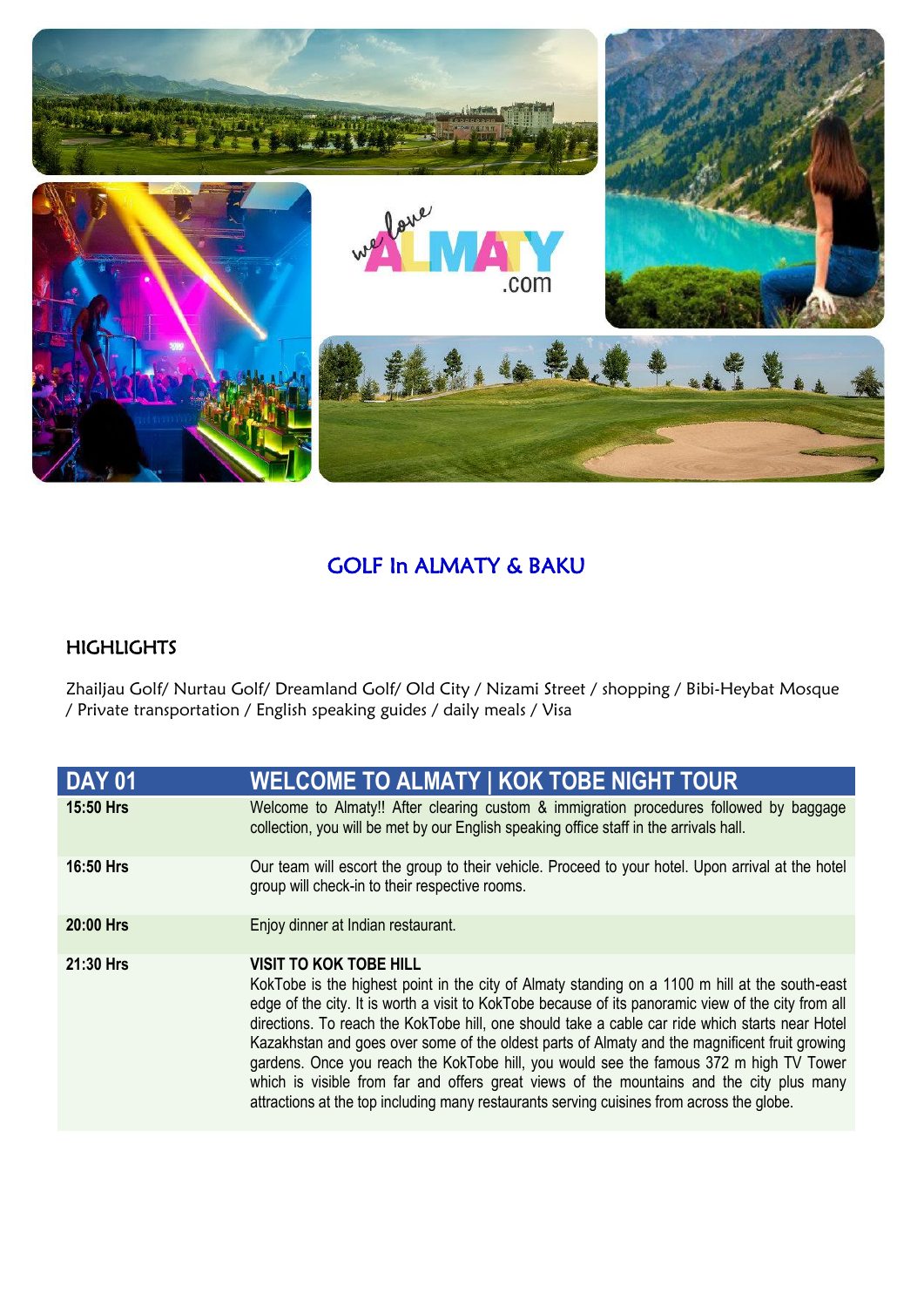| <b>DAY 02</b>       | <u>TEE-OFF AT "ZHAILJAU"</u>                                                                                                                                                                                                                                                                                                                             |
|---------------------|----------------------------------------------------------------------------------------------------------------------------------------------------------------------------------------------------------------------------------------------------------------------------------------------------------------------------------------------------------|
| $07:00 - 10:00$ Hrs | Breakfast at the hotel.                                                                                                                                                                                                                                                                                                                                  |
| 10:00 Hrs           | Proceed to Tee-Off at the "Zhailjau" 18 hole golf course.<br>Zhailjau was designed by the late Arnold Palmer and is one of two courses in Almaty. The<br>course is typical parkland with quite some change in elevation, large greens and many water<br>hazards. The views of the snow-capped peaks of the Tian Shan mountains are truly<br>spectacular. |
| $14:00$ Hrs         | Lunch at Indian restaurant.                                                                                                                                                                                                                                                                                                                              |
| 18:00 Hrs           | Return to the hotel for relaxation & free time.                                                                                                                                                                                                                                                                                                          |
| 20:00 Hrs           | Enjoy dinner at Indian restaurant.                                                                                                                                                                                                                                                                                                                       |

| <b>DAY 03</b>       | <b>TEE-OFF AT "NURTAU"</b>                                                                                                                                                                                                                                                                                                                                                                                                                                                                                                                                                                                                                                                                                                                                                                                                                                                                                                                                                                                                                                                                                                                                                          |
|---------------------|-------------------------------------------------------------------------------------------------------------------------------------------------------------------------------------------------------------------------------------------------------------------------------------------------------------------------------------------------------------------------------------------------------------------------------------------------------------------------------------------------------------------------------------------------------------------------------------------------------------------------------------------------------------------------------------------------------------------------------------------------------------------------------------------------------------------------------------------------------------------------------------------------------------------------------------------------------------------------------------------------------------------------------------------------------------------------------------------------------------------------------------------------------------------------------------|
| $07:00 - 10:00$ Hrs | Breakfast at the hotel.                                                                                                                                                                                                                                                                                                                                                                                                                                                                                                                                                                                                                                                                                                                                                                                                                                                                                                                                                                                                                                                                                                                                                             |
| 10:00 Hrs           | Proceed to Tee-Off at the "Nurtau" 18 holes golf course.<br>The construction of Golf Club "Interlyuks" began in 1995 and in 1996 it opened as a 9-hole golf<br>course. Being very popular, in 2003, it was expanded to an 18-hole course and renamed the<br>Nurtau Golf Club.                                                                                                                                                                                                                                                                                                                                                                                                                                                                                                                                                                                                                                                                                                                                                                                                                                                                                                       |
| 14:00 Hrs           | Lunch at Indian restaurant.                                                                                                                                                                                                                                                                                                                                                                                                                                                                                                                                                                                                                                                                                                                                                                                                                                                                                                                                                                                                                                                                                                                                                         |
| 15:00 Hrs           | <b>PANFILOV PARK &amp; ZENKOV CATHEDRAL</b><br>Its Almaty's most popular strolling and picnic places for people of all ages. The Park is named<br>and dedicated to the Panfilov Heroes who were 28 soliders of an Almaty Infantry. Their<br>memories are etched at the fearsome war memorial east of the Zenkov Cathedral which depict<br>soliders from all 15 soviet republics on the map of USSR. The Park is lush green area and it's a<br>good place to sit, rest, relax and see the bustling sights of the city.<br><b>'ZenkovCathedral'</b> , is one of the most beautiful, magnificent and architectural monument of the<br>city of Almaty with the height of 56 meters and is located in the green Panfilov Park of Almaty.<br>A. Zenkov had supervised the construction of this cathedral in the early 19th century and legend<br>goes that it was built without a single nail. But unfortunately, it's not true. Although the design is<br>remarkably unique but it's because of the advanced technological expertise of that time. They<br>used the construction concept of Semi ruche which meant using of reinforced concrete, timber<br>preservation and ventilation. |
| 20:00 Hrs           | Enjoy dinner at Indian restaurant.                                                                                                                                                                                                                                                                                                                                                                                                                                                                                                                                                                                                                                                                                                                                                                                                                                                                                                                                                                                                                                                                                                                                                  |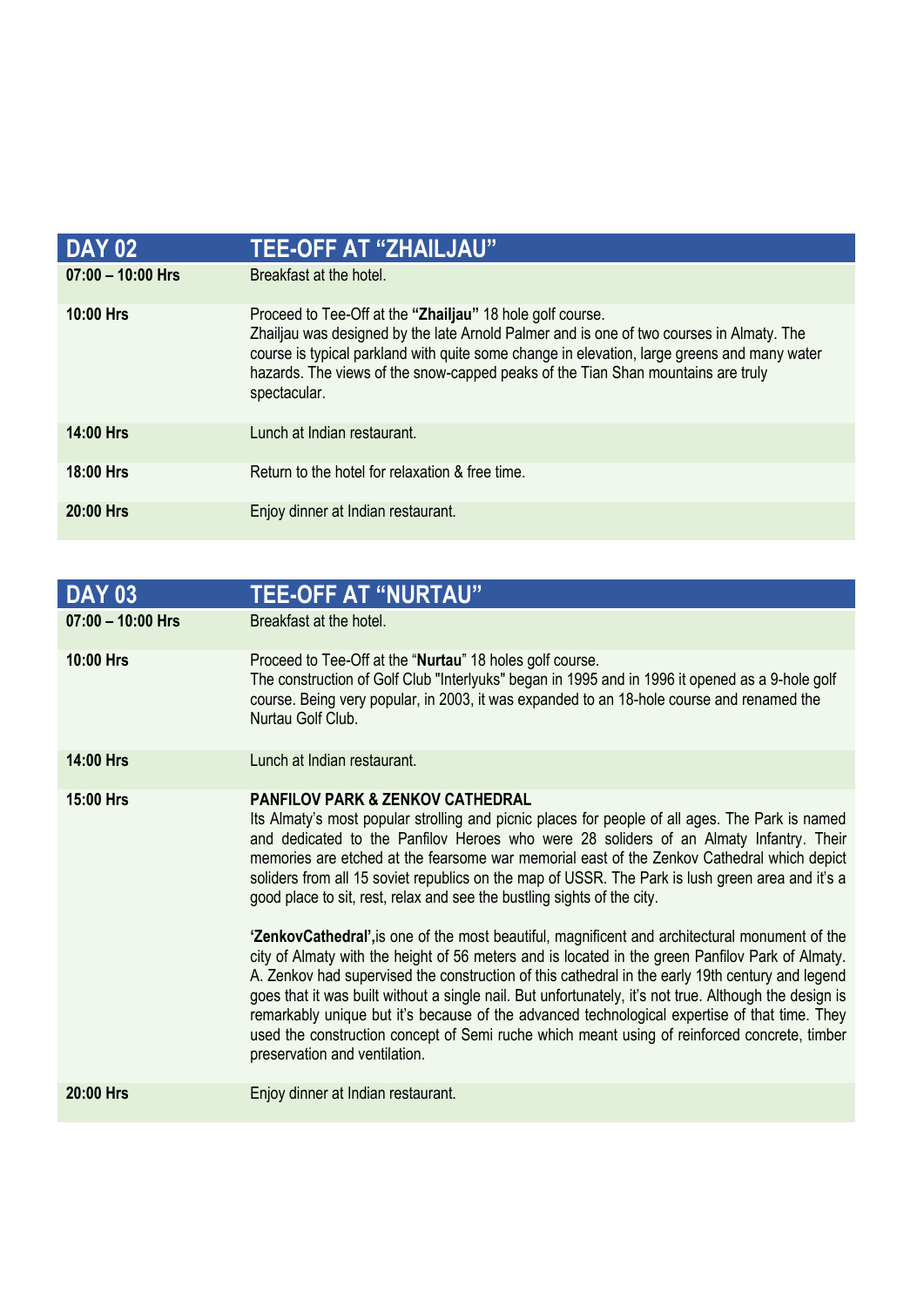| <b>DAY 04</b>       | <b>GOOD BYE ALMATY   WELCOME BAKU!</b>                                                                                                                                            |  |
|---------------------|-----------------------------------------------------------------------------------------------------------------------------------------------------------------------------------|--|
| $07:00 - 10:00$ Hrs | Breakfast at the hotel.                                                                                                                                                           |  |
| <b>13:10 Hrs</b>    | It's time to say good-bye to this beautiful city. Our driver will pick you up from the hotel and<br>transfer you to the airport for your flight home or to an onward destination. |  |
| <b>14:50 Hrs</b>    | You will be greeted by our team at the arrival hall. Transfer to hotel.                                                                                                           |  |
| <b>15:30 Hrs</b>    | Our team will escort the group to their vehicle. Proceed to your hotel. Upon arrival at the hotel<br>group will check-in to their respective rooms.                               |  |
| <b>18:00 Hrs</b>    | Return to the hotel for relaxation & free time.                                                                                                                                   |  |
| 21:00 Hrs           | Enjoy dinner at Indian restaurant.                                                                                                                                                |  |

| <b>DAY 05</b>     | <b>TEA OFF - DREAMLAND GOLF CLUB</b>                                                                                                                                                                                                                                                                                                                                                                                                                                                                                                                                                                                                                                                                                                                                                                                                                                                                                                                                                          |  |  |
|-------------------|-----------------------------------------------------------------------------------------------------------------------------------------------------------------------------------------------------------------------------------------------------------------------------------------------------------------------------------------------------------------------------------------------------------------------------------------------------------------------------------------------------------------------------------------------------------------------------------------------------------------------------------------------------------------------------------------------------------------------------------------------------------------------------------------------------------------------------------------------------------------------------------------------------------------------------------------------------------------------------------------------|--|--|
| 06:00 - 10:00 Hrs | Breakfast at the hotel.                                                                                                                                                                                                                                                                                                                                                                                                                                                                                                                                                                                                                                                                                                                                                                                                                                                                                                                                                                       |  |  |
| 09:00 Hrs         | Proceed to Tee-Off at the "Dreamland Golf Club" 1 Round - 8 holes golf course.                                                                                                                                                                                                                                                                                                                                                                                                                                                                                                                                                                                                                                                                                                                                                                                                                                                                                                                |  |  |
|                   | Dreamland Golf Club is Baku's first and only golf course designed by famous American architect<br>Cynthia Dye, from the leading architect firm Dye Designs. An 18-hole masterpiece, it provides a<br>premium tournament golf experience with a refreshing Mediterranean feel in the Caucasus, for<br>both exhilaration and enjoyment whatever your level of golf. Tapered fairways and well-bunkered<br>greens provide challenges for experienced golfers, while the level landscaping gives beginners<br>long-range views, which assist in directing their play. Located close to the Caspian Sea,<br>prevailing winds provide unique and varied conditions, challenging new and experienced golfers<br>each time they step on the course. Fantastic Full Year around Golf Academy gives a chance to<br>try golf for kids and adults. Golf Tournaments allow people visiting Baku to play one and only<br>Baku Golf Club and enjoy company of other golfers who enjoy discovering Azerbaijan |  |  |
| 14:00 Hrs         | Lunch at Indian restaurant.                                                                                                                                                                                                                                                                                                                                                                                                                                                                                                                                                                                                                                                                                                                                                                                                                                                                                                                                                                   |  |  |
| 16:00 Hrs         | TOUR OF ICHERI SHEHER (OLD CITY)<br>A city within the city. Icheri Sheher is the oldest residential area in Baku. It was declared a<br>historical and cultural reserve in 1977, and was included in the UNESCO World Heritage List in<br>2000.By visiting Old City you may observe both how people live today and lived centuries ago in<br>this area. The history of Old City goes to Bronze age. Mosques, Hamams, Karvansarays,<br>Divans, Palaces and of course symbol of Baku - Maiden tower will welcome you during your trip<br>here.                                                                                                                                                                                                                                                                                                                                                                                                                                                   |  |  |
| 18:00 Hrs         | NIZAMI STREET: A place full of enjoyment<br>One of the hottest points of Baku is Nizami street, which hosts myriad of shops of worldwide<br>brands, restaurants, cafes and coffee shops. The name comes from the huge number of<br>shopping and entertainment facilities that are located here.                                                                                                                                                                                                                                                                                                                                                                                                                                                                                                                                                                                                                                                                                               |  |  |
|                   | Besides the shopping and entertainment facilities, Nizami street is famous for its buildings. The<br>buildings located here are small and demonstrate architecture of 19th century. Another<br>remarkable feature of the street is its lights. Nizami Street looks much brighter at night rather                                                                                                                                                                                                                                                                                                                                                                                                                                                                                                                                                                                                                                                                                              |  |  |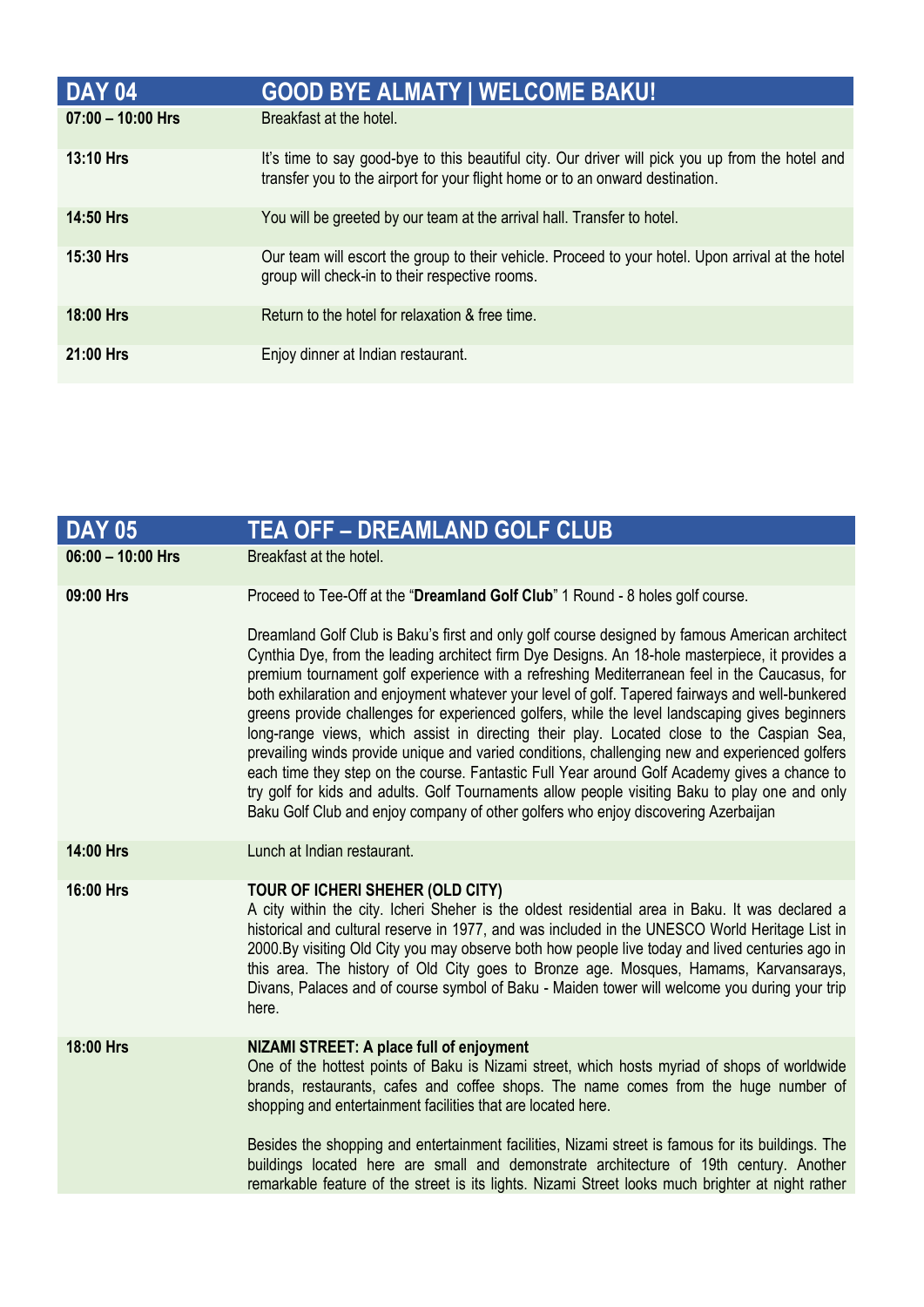than in the daytime. Lots of lights are constructed on the buildings, which makes the building look even more beautiful at night. What's more, chandeliers that connect the buildings create a spectacular view of the city lights.

Nizami Street is famous for its restaurants as well. Here you can find traditional, Asian and European cuisine, as well as many famous brands such as Hard Rock Baku, Mc Donald's, KFC, and Entrée and so on. Popular coffee shops like Starbucks, Gloria Jeans, Coffee Shop Company are also located here. Additionally, most of the pubs in Baku is located in either Nizami Street (Targoviy) or just a few minutes far from it.

**20:00 Hrs** Enjoy dinner at Indian restaurant.

| <b>DAY 06</b>       | <b>TEA OFF - DREAMLAND GOLF CLUB</b>                                                                                                                                                                                                                                                                                                                                                                                                                                                                                                                                                                                                                                                                                                                                                                                                                                                                                                                                                          |
|---------------------|-----------------------------------------------------------------------------------------------------------------------------------------------------------------------------------------------------------------------------------------------------------------------------------------------------------------------------------------------------------------------------------------------------------------------------------------------------------------------------------------------------------------------------------------------------------------------------------------------------------------------------------------------------------------------------------------------------------------------------------------------------------------------------------------------------------------------------------------------------------------------------------------------------------------------------------------------------------------------------------------------|
| $06:00 - 10:00$ Hrs | Breakfast at the hotel.                                                                                                                                                                                                                                                                                                                                                                                                                                                                                                                                                                                                                                                                                                                                                                                                                                                                                                                                                                       |
| 09:00 Hrs           | Proceed to Tee-Off at the "Dreamland Golf Club" 1 Round - 18 holes golf course.                                                                                                                                                                                                                                                                                                                                                                                                                                                                                                                                                                                                                                                                                                                                                                                                                                                                                                               |
|                     | Dreamland Golf Club is Baku's first and only golf course designed by famous American architect<br>Cynthia Dye, from the leading architect firm Dye Designs. An 18-hole masterpiece, it provides a<br>premium tournament golf experience with a refreshing Mediterranean feel in the Caucasus, for<br>both exhilaration and enjoyment whatever your level of golf. Tapered fairways and well-bunkered<br>greens provide challenges for experienced golfers, while the level landscaping gives beginners<br>long-range views, which assist in directing their play. Located close to the Caspian Sea,<br>prevailing winds provide unique and varied conditions, challenging new and experienced golfers<br>each time they step on the course. Fantastic Full Year around Golf Academy gives a chance to<br>try golf for kids and adults. Golf Tournaments allow people visiting Baku to play one and only<br>Baku Golf Club and enjoy company of other golfers who enjoy discovering Azerbaijan |
| 14:00 Hrs           | <b>LUNCH AT INDIAN RESTAURANT</b>                                                                                                                                                                                                                                                                                                                                                                                                                                                                                                                                                                                                                                                                                                                                                                                                                                                                                                                                                             |
| 16:00 Hrs           | <b>SHOPPING AT GENJLIK!</b><br>With its grand central atrium and equally impressive external facades, Azerbaijan's largest<br>shopping mall seamlessly blends form with function to deliver a premier shopping experience in<br>a building that can be described as nothing less than a trophy property. Gross Internal Area<br>120,000 SM.                                                                                                                                                                                                                                                                                                                                                                                                                                                                                                                                                                                                                                                   |
| 20:00 Hrs           | <b>DINNER AT INDIAN RESTAURANT</b>                                                                                                                                                                                                                                                                                                                                                                                                                                                                                                                                                                                                                                                                                                                                                                                                                                                                                                                                                            |

| <b>DAY 07</b>       | <b>RETURN HOME</b>                                                                                                                                                                                                                                                                                                                                                                                                                                              |
|---------------------|-----------------------------------------------------------------------------------------------------------------------------------------------------------------------------------------------------------------------------------------------------------------------------------------------------------------------------------------------------------------------------------------------------------------------------------------------------------------|
| $06:00 - 09:30$ Hrs | Breakfast at the hotel.                                                                                                                                                                                                                                                                                                                                                                                                                                         |
| 10:00 Hrs           | <b>CHECK-OUT FORMALITIES.</b>                                                                                                                                                                                                                                                                                                                                                                                                                                   |
| 10:15 Hrs           | <b>BIBI-HEYBAT MOSQUE</b><br>Our experienced and friendly guide will pick you up at your hotel. Get an early start to take in<br>Azerbaijan's capital, Baku. Begin touring with a visit to the beautiful Bibi-Heybat Mosque,<br>originally constructed in the 13th century in honour of the sister of Imam Ali. Today, it sits near<br>one of Azerbaijan's first oil fields, which grew during the first oil boom in the late 19th and early<br>20th centuries. |
| <b>13:00 Hrs</b>    | LUNCH AT INDIAN RESTAURANT                                                                                                                                                                                                                                                                                                                                                                                                                                      |